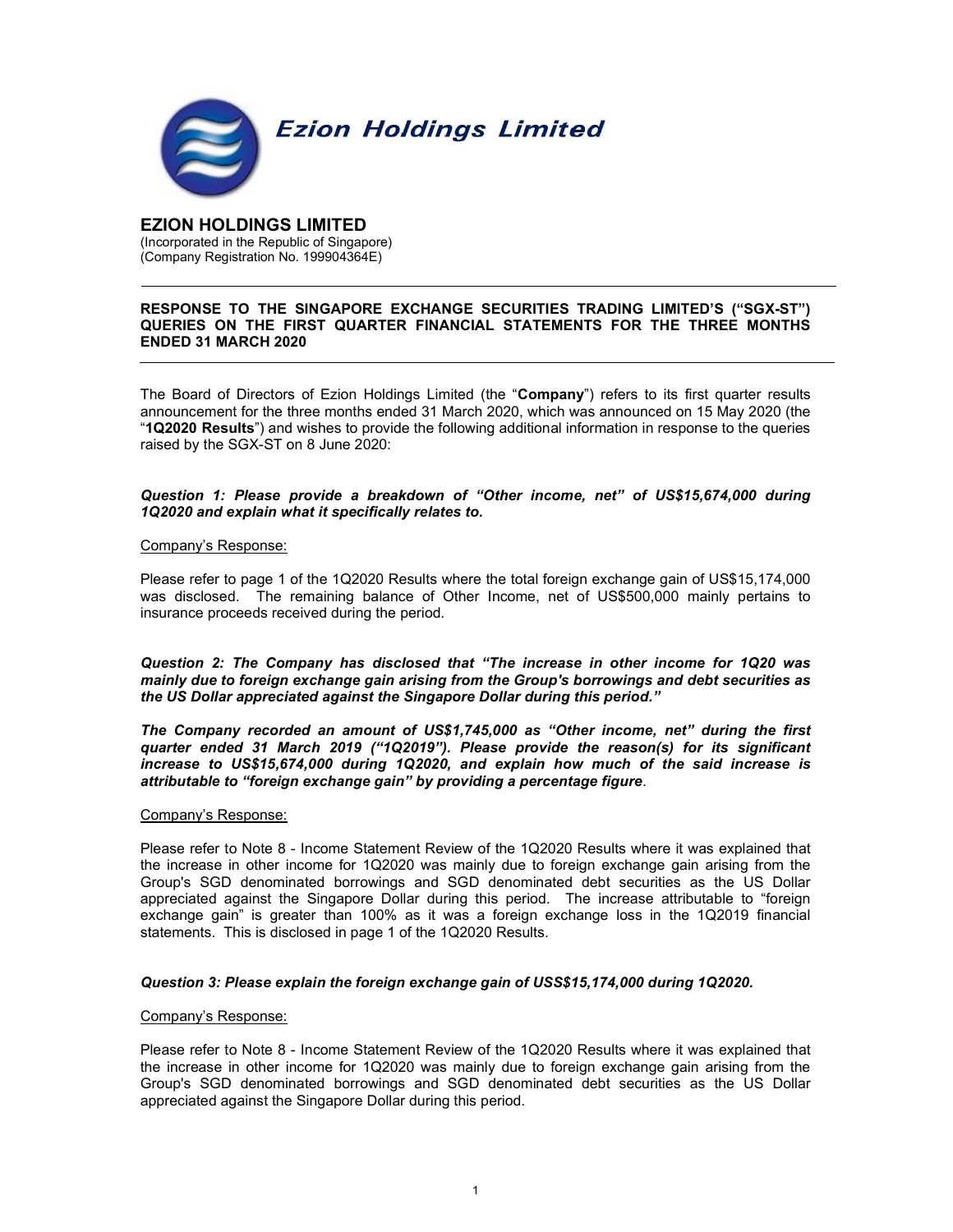Question 4: With regard to "Other operating expenses" of US\$212,601,000 incurred during 1Q2020, as compared to US\$2,623,000 during 1Q2019. It is stated on page 9 of the announced financial results:- "The COVID-19 pandemic coupled with the collapse of oil prices has continued to have an adverse effect on the reactivation and deployment plans of the Group. Hence, the Group has updated its impairment assessment in 1Q20 and recognised impairment losses of US\$212.2 million on plant and equipment, trade and other receivables and loan to joint ventures in other operating expense in 1Q20."

## (a) Please provide a breakdown of the "other operating expenses" financial statement line item.

 $U = 0.0000$ 

## Company's Response:

The breakdown is as follows:

|                                    | US\$'000 |
|------------------------------------|----------|
| Impairment loss on:                |          |
| - property, plant and equipment    | 161,312  |
| - trade receivables                | 1.594    |
| - other current assets             | 11,334   |
| - loan to joint venture            | 37,950   |
| Total impairment loss              | 212,190  |
| Depreciation of office equipment   | 60       |
| Depreciation of right-of-use asset | 127      |
| Other expenses                     | 224      |
| <b>Total</b>                       | 212,601  |

## (b) Please provide a breakdown on the impairment loss on plant and equipment, trade and other receivables, and loan to joint ventures of US\$212.2 million during 1Q2020, and explain what these impairment losses specifically relate to.

### Company's Response:

Please see below for the breakdown of these impairment losses and what it relates to:

|                                 | <b>US\$'000</b> |
|---------------------------------|-----------------|
| Impairment loss on:             |                 |
| - property, plant and equipment | 161.312         |
| - trade receivables             | 1.594           |
| - other current assets          | 11.334          |
| - loan to joint venture         | 37,950          |
| Total                           | 212,190         |
|                                 |                 |

For further information, please refer to the extract of Note 33 (C) from the annual report of the Company which was published on 10 June 2020 (the "FY2019 AR") as follows:

On 11 March 2020, the World Health Organisation declared the Coronavirus (COVID-19) outbreak to be a pandemic in recognition of its rapid spread across the globe, with over 150 countries now affected. Many governments are taking increasingly stringent steps to help contain or delay the spread of the virus. Currently, there is a significant increase in economic uncertainty which is, for example, evidenced by more volatile asset prices and currency exchange rates.

For the Group's 31 December 2019 financial statements, the Coronavirus outbreak and the related impacts are considered non-adjusting events. Consequently, there is no impact on the recognition and measurement of assets and liabilities.

The COVID-19 pandemic and the plunge in oil prices have however severely impacted the demand of the Group's vessels and rigs, contributing to decrease in utilisation and charter rates of the Group's vessels and rigs, which affect the contracts due for renewal post period-end. Consequently, this led to management recognising additional impairment losses after the year-end, i.e. for the year ending 31 December 2020, on the Group's property, plant and equipment, trade and other receivables and loan to joint venture, based on information to-date, as follows: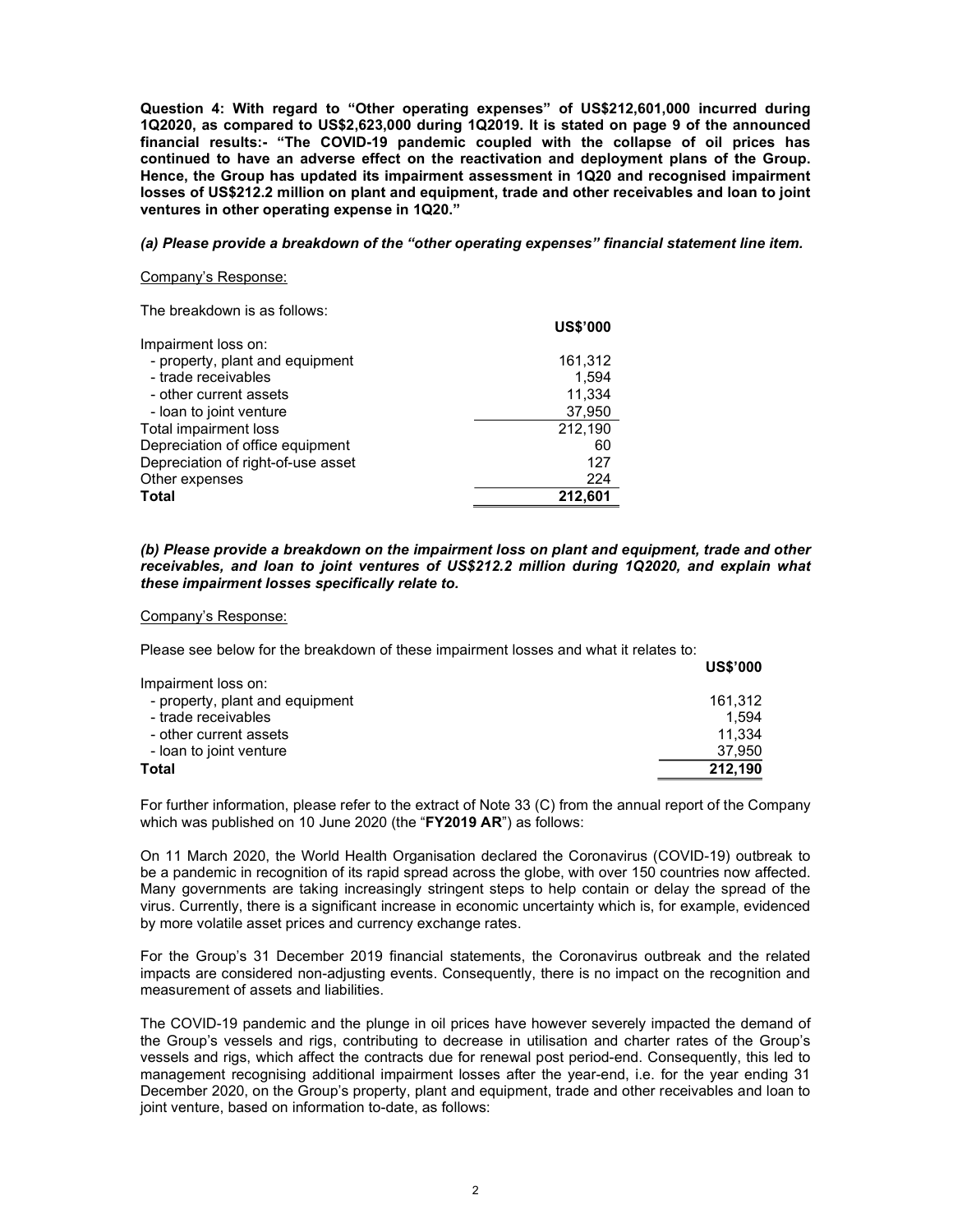|                                         | <b>US\$'000</b> |
|-----------------------------------------|-----------------|
| Property, plant and equipment           | 161.312         |
| Trade receivables and other receivables | 12.928          |
| Loan to joint venture                   | 37.950          |
|                                         | 212.190         |

As the effects of the COVID-19 pandemic and the plunge in oil prices continue to unfold in the months ahead, there could be further impairment recognised on these assets in future periods.

## (c) What business(es) are these impairment losses of US\$212.2 million related to?

## Company's Response:

The Group has 3 business segments: Liftboat, Jack-up rigs and Offshore support logistic services. The impairment losses were recorded for the following segments:

|                 |                 |                 | Offshore support  | Total           |
|-----------------|-----------------|-----------------|-------------------|-----------------|
|                 | Liftboat        | Jack-up rigs    | logistic services |                 |
|                 | <b>US\$'000</b> | <b>US\$'000</b> | <b>US\$'000</b>   | <b>US\$'000</b> |
| Impairment loss | 178.319         | 33.553          | 318               | 212.190         |

(d) Please elaborate further on the updated impairment assessment and its basis, which recognises a significantly higher amount of impairment losses of US\$212,190,000 during 1Q2020 as compared to US\$252,000 in 1Q2019.

### Company's Response:

In 1Q2020, the following event occurred:

- (1) the COVID-19 pandemic has introduced significant increase in economic uncertainty which is for example, evidenced by more volatile asset prices and currency exchange rates; and
- (2) The plunge in oil prices have severely impacted the demand of the Group's vessels and rigs, contributing to decrease in utilisation and charter rates of the Group's vessels and rigs, which affect the contracts due for renewal post period-end.

There was no such event of this scale in 1Q2019 and hence, the impairment losses recognised in 1Q2019 Results was significantly lower as compared to 1Q2020 Results.

## (e) Please provide the Board of Director's opinion on the reasonableness of the methodologies used to determine the value of the impairments amounting to S\$212.2 million on plant and equipment, trade and other receivables and loan to joint ventures.

### Company's Response:

Please note that the impairment recognised by the Group in the 1Q2020 Results is approximately US\$212.2 million and not S\$212.2 million as per query.

The Board has reviewed the outcomes of the impairment assessment process for the Group's liftboats, jack-up rigs and offshore support logistics vessels. The Board had also focused on the key assumptions applied in the determination of the value-in-use or fair value less costs of disposal of the cash generating units.

The Board reviewed the aging profile of the trade receivables and had discussed with Management on the recoverability on the long outstanding trade receivables and the expected credit losses model.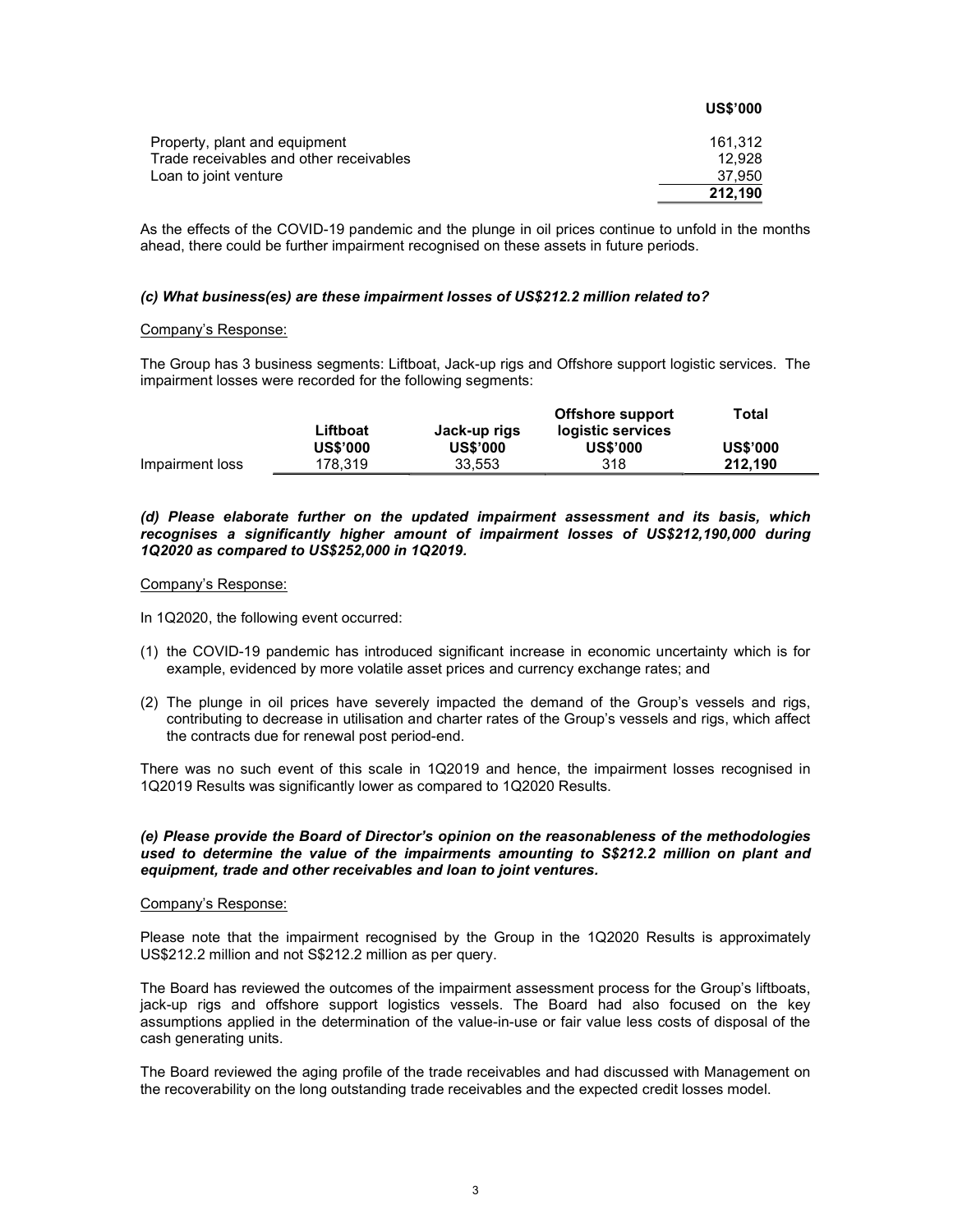The Board discussed with Management on their approach to assess the recoverability of loans and advances to joint ventures and joint operations. Specifically, the Board evaluated the methodology and basis adopted by management to determine the recoverability of the said loans and advances.

The Board was satisfied with the impairment review process, the approach and methodology used during the valuation process.

# (f) In relation to the impairment of the trade and other receivables, please clarify:-

# a. The plans to recover the trade and other receivables;

# Company's Response:

In relation to the impaired trade receivables, the Group has responsible personnel which oversees the recovery actions and report on the recovery prospects of such trade receivables. Where necessary, it will consult its legal advisors to exercise its right to take legal action.

In relation to the impaired other receivables, they mainly consist of advances made to joint ventures and joint operations (as mentioned in the Company's response to Question 5 below) which are quasi equity in nature and the recovery of these amounts is based on income from future contracts obtained by the joint ventures and joint operations or the realisation of the joint ventures' and joint operations' underlying asset.

# b. Whether they are major customer(s) and whether the Group continues to transact with these customer(s);

# Company's Response:

The impaired trade receivables relate to a major customer of the Group's. Currently, the Group still has an existing charter contract with the said customer until mid-June 2020.

# c. How long are the debts outstanding and when were the sales reported;

# Company's Response:

The impaired trade receivables are outstanding for more than 90 days and relates to FY2019 revenue.

# d. What were the actions taken to recover the trade and other receivables; and

# Company's Response:

Currently, the Group is in negotiation with the said customer to recover the debts.

# e. The Board of Director's assessment on the recoverability of the remaining trade and other receivables.

# Company's Response:

The Board has reviewed the aging profile of the trade receivables and had discussed with Management on the recoverability on the long outstanding trade receivables and the expected credit losses model. In assessing the Group's remaining trade receivables, in addition to the expected credit losses model, Management also considers the various qualitative and quantitative factors such as (a) the financial condition of the customer; (b) payment history; and (c) the aging profile. Management regularly monitors these factors and provides for impairment losses, if necessary.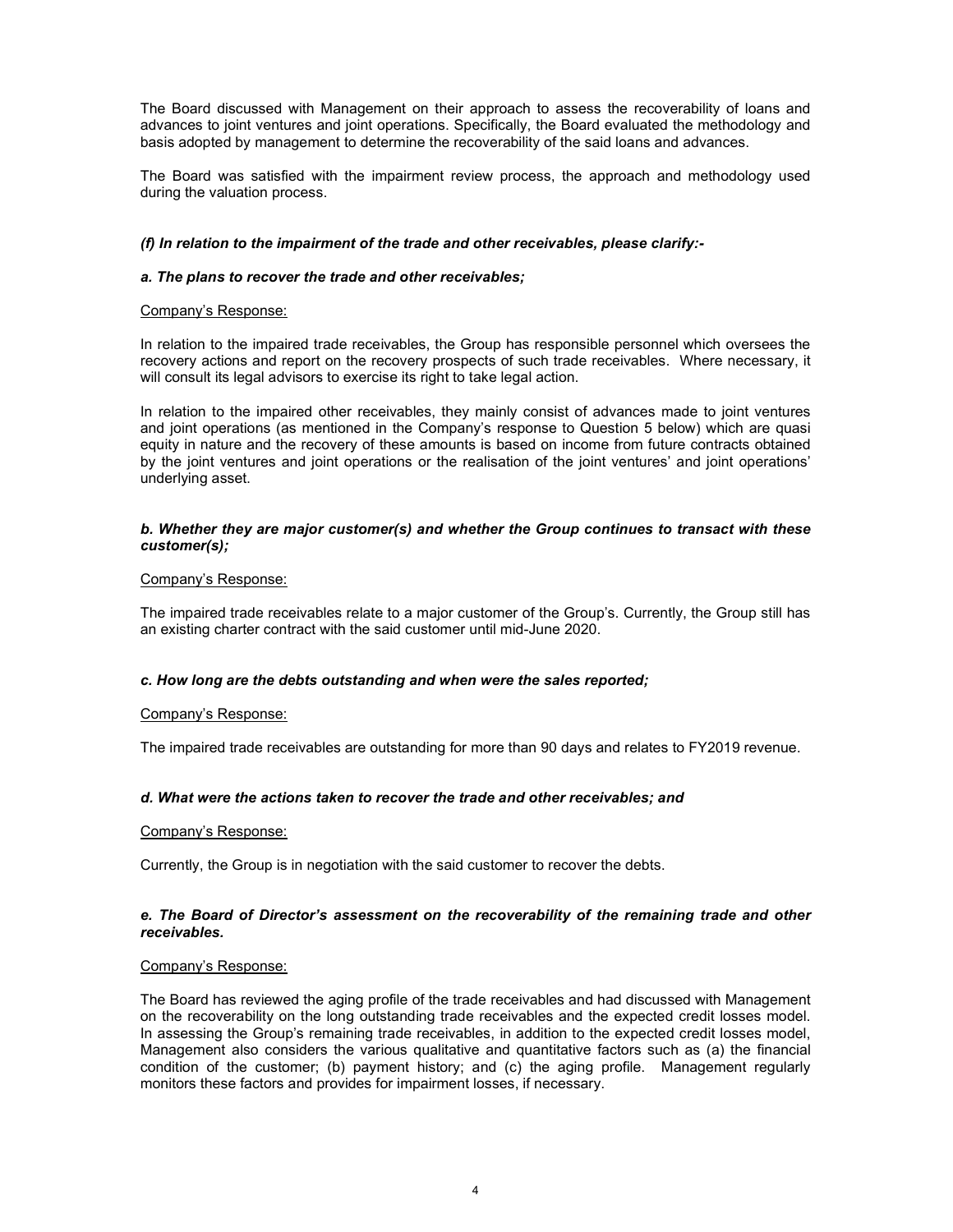The Board has discussed with Management on their approach to assess the recoverability of advances to joint ventures and joint operations. The Board has also evaluated the methodology and basis adopted by Management to determine the recoverability of the said advances.

Pursuant to its review and discussions with Management, the Board is in agreement with Management's review process on the recoverability of the remaining trade and other receivables.

Question 5: Please provide a breakdown and clarify the nature of the Group's "Other current assets" financial statement line item amounting to US\$46,936,000 as at 31 March 2020. It is also stated on page 10 of the announced financial results:- "The decrease as compared to the Group's Current Assets as at 31 December 2019 was mainly due to the impairment of the other current assets during the period." What is this impairment of other current assets? Is it part of the impairment loss of US\$212.2 million (as mentioned in Question (iv) above)?

### Company's Response:

The breakdown is as follows:

|                                               | <b>US\$'000</b> |
|-----------------------------------------------|-----------------|
| Deposits paid                                 | 587             |
| Advance payment to suppliers                  | 1.447           |
| Prepayments                                   | 1.604           |
| Recoverables                                  | 4,551           |
| Non-trade amounts due from joint ventures and |                 |
| joint operations                              | 38,747          |
| <b>Total</b>                                  | 46,936          |

Impairment of other current assets is US\$11,334,000 for Q12020 and is mainly due to impairment of non-trade amounts due from joint ventures and joint operations. The impairment is part of the US\$212.2 million impairment loss made.

Please see breakdown of impairment loss for each line item is mentioned in 4 (b) above.

# Question 6: We note that the Group has secured and unsecured borrowings and debt securities of US\$1,398,483,000 and US\$176,237,000 respectively, which are repayable in one year or less, or on demand.

# (a) How does the Group intend to repay the aggregate sum of US\$1,574,720,000?

# Company's Response:

Please refer to the Group's prior announcements made on 28 February 2020, 4 March 2020, 13 March 2020 and 10 April 2020 in relation to the Proposed Transactions and the Proposed Scheme of Arrangement (collectively, the "Corporate Restructuring"), announcements made on 4 June 2020 on General Updates, 8 June 2020 on Disclaimer of Audit Opinion and 10 June 2020 on the Company's FY2019 annual report. The following is a summary from the announcements and the Company's FY2019 annual report:

The Company had entered into agreements on 28 February 2020 with a potential investor to, amongst others:

- Capitalise debts of US\$482.3 million that shall be acquired by the potential investor from the Group's lenders;
- Receive cash consideration of US\$47.0 million for subscription of shares into the Company; and
- To file the necessary applications to propose a scheme of arrangement, which will compromise at least US\$740.0 million of the Group's debt.

The completion of the Corporate Restructuring is crucial to the Company and Group's ability to repay the aggregate sum of US\$1,574,720,000 as it would have:

- Reduce the Group's debt by US\$482.3 million;
- Receive cash consideration of US\$47.0 million; and
- Compromise the Group's remaining debt by US\$740.0 million.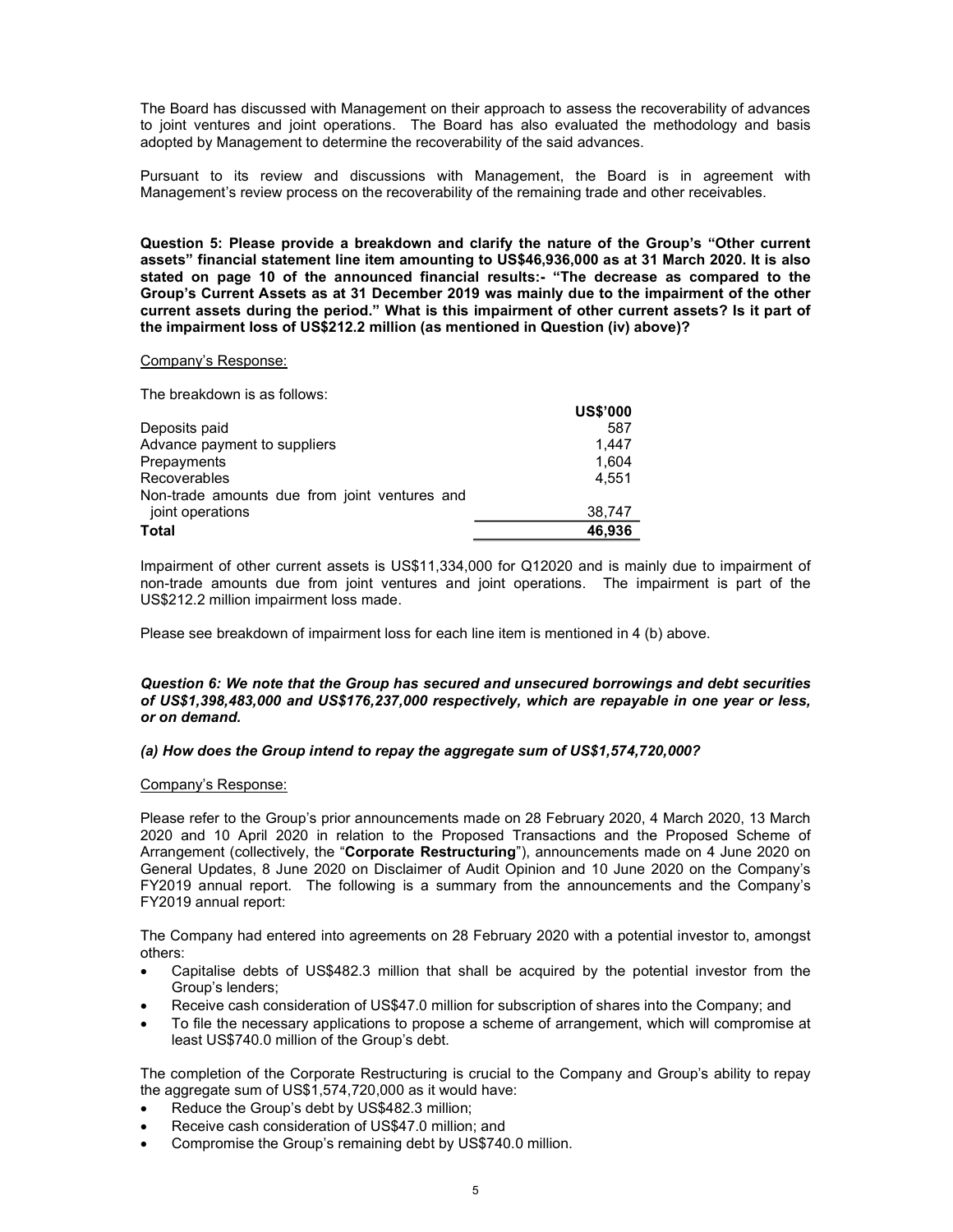The Group's debt would have been reduced/compromised to a sustainable amount of approximately US\$403.0 million. However, the filing of the proposed scheme of arrangement has been delayed as announced on 10 April 2020 by the Company.

As announced on 4 June 2020, in light of the COVID-19 pandemic and plunge in oil prices, the Company re-entered into negotiations with the potential investor and the Group's lenders to update certain terms of the Corporate Restructuring. The Company remains in such negotiations as at the date of this announcement.

In addition, as announced on 8 June 2020, the Company announced that its auditors had included a disclaimer of opinion based on the use of going concern assumption on the consolidated financial statements of the Group and the Company's balance sheet and statement of changes in equity in their independent auditors' report. The following is an extract of the announcement that is relevant:

Notwithstanding the above, the Audited Financial Statements are prepared on a going concern basis, as the directors and management continue to negotiate the terms of the Proposed Transactions and Proposed Scheme of Arrangement, collectively known as the "Corporate Restructuring" with the lenders and a prospective investor, Yinson Eden Pte. Ltd. The directors and management also believe that the Group is able to generate sufficient cash flows from the Group's operating activities to meet its working capital needs as and when they fall due at least in the next 12 months from the reporting date (31 December 2019) of the Audited Financial Statements. The Board has considered the following factors:

## (i) Loans and borrowings with lenders

As at 31 December 2019, the Group has outstanding loans and borrowings of US\$1,581,520,000 that were classified as "current liabilities", caused by breaches of certain financial covenants. These loans and borrowings are repayable on demand. No statutory demand has, however, been served to the Company to recall the debt obligations as the Group is currently addressing the default of its loans and borrowings through the Corporate Restructuring.

The Corporate Restructuring would involve a combination of capitalisation of existing debts into share capital of the Company, cash subscription by a prospective investor; and a simultaneous compromise of the Group's debt obligations. The quantum of debt capitalisation and debt compromise, together with the cash subscription, are under negotiation with the lenders and prospective investor as at the date of the Audited Financial Statements.

# (ii) Cash flows from operating activities

The Group expects the overall operating environment to remain challenging following the COVID-19 pandemic and the plunge in oil prices, but still expects to generate positive cash flows from customer contracts to meet its working capital needs and interest on debt obligations due in the next 12 months from the reporting date (31 December 2019) of the Audited Financial Statements, with the expected continuing support and availability of banking facilities from the lenders. In this regard, the assumed interest payment in debt obligations is premised on the successful completion of the Corporate Restructuring from 1 January 2020. The Audited Financial Statements has however separately disclosed the contractual interest obligations due and payable in the next 12 months.

Notwithstanding the directors' and management's belief that the use of going concern assumption in the preparation of the financial statements remains appropriate, there are material uncertainties over (a) completion of the Corporate Restructuring as the Company, as at the date of this report, is still in negotiation with the lenders and prospective investor to draw out terms and conditions of the Corporate Restructuring, (b) generation of positive operating cash flows caused by the COVID-19 pandemic and the plunge in oil prices that arose subsequent to the year-end and (c) the continuing support and availability of banking facilities from the lenders. If for any reason the Group and Company are unable to continue as a going concern, it could have an impact on the Group's and Company's classification of assets and liabilities and the ability to realise assets at their recognised values and to extinguish liabilities in the normal course of business at the amounts stated in the financial statements.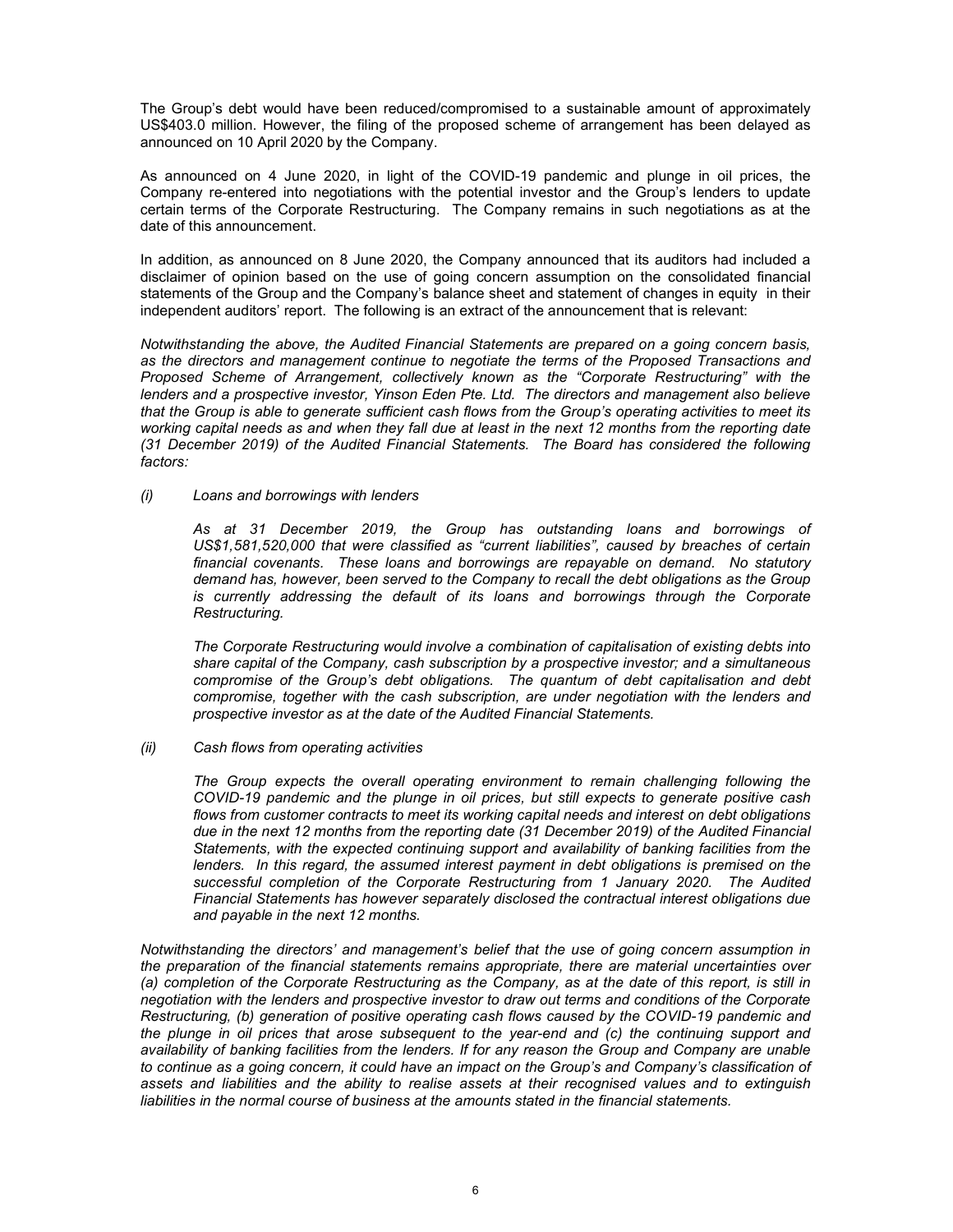(b) How much of the aggregate amount of US\$1,574,720,000 is attributable to borrowings and debt securities which are repayable on demand? Further, what are the conditions or circumstances which would trigger repayment to be made on demand?

 $U$ 

### Company's Response:

The breakdown of financial liabilities is as follows:

|                             | บอง บบบ   |
|-----------------------------|-----------|
| Financial quarantee payable | 134.443   |
| Debt securities             | 167.965   |
| Bank borrowings             | 1.272.312 |
| Total                       | 1.574.720 |

## Bank borrowings and financial guarantee payable

As disclosed in the Company's FY2019 annual report, the Group breached its loan covenant requirements as follows:

- the maintenance of net debt (defined as borrowings owing to banks, financial institutions and debt securities holders, net of cash balances) to equity ratio of not more than 8:1; and
- the maintenance of EBITDA (defined as profits before interest expenses, tax expenses, depreciation expenses and amortisation expenses) to interest expense ratio of at least 1:1.

The affected bank loans and financial guarantees can be called for repayment upon notification by the banks. There has not been an issue of statutory demand for the affected bank loans and financial guarantees to be repaid immediately. However, the Group intends to address the default of its bank loans and debt securities through the Corporate Restructuring, subject to the outcome of the ongoing negotiations.

### Debt securities

As disclosed in the Company's FY2019 annual report, the Group breached its loan covenant requirements for the bank loans (see above) resulting in a cross-default of its debt securities. As a result, the debt securities were reclassified to current liabilities as at 31 December 2019. The Group intends to address the default of its debt securities through the Corporate Restructuring, subject to the outcome of the ongoing negotiations.

(c) Please provide further information on whether the Company expects cash flow or liquidity issues with regard to the repayment of the aggregate sum of US\$1,574,720,000, in light of the COVID-19 situation and its impact on the Company's business operations (if any). Please substantiate the Company's stand with specific details. Where applicable, please elaborate on the matters set out in our Regulator's Column "What SGX expects of issuer's disclosures during COVID-19" dated 22 April 2020.

# Company's Response:

Please see responses to question 6 (a) above.

Question 7: The Company has disclosed that "As at 31 March 2020, the Company had S\$138.1 million of outstanding convertible bonds and perpetual securities available for conversion into 499,638,075 ordinary shares of the Company (the conversion price is reset every six months)."

Please address whether the Company expects cash flow or liquidity issues with regard to its ability to meet its debt obligations under its outstanding convertible bonds and perpetual securities, in light of the COVID-19 situation and its impact on the Company's business operations (if any). Please substantiate the Company's stand with specific details.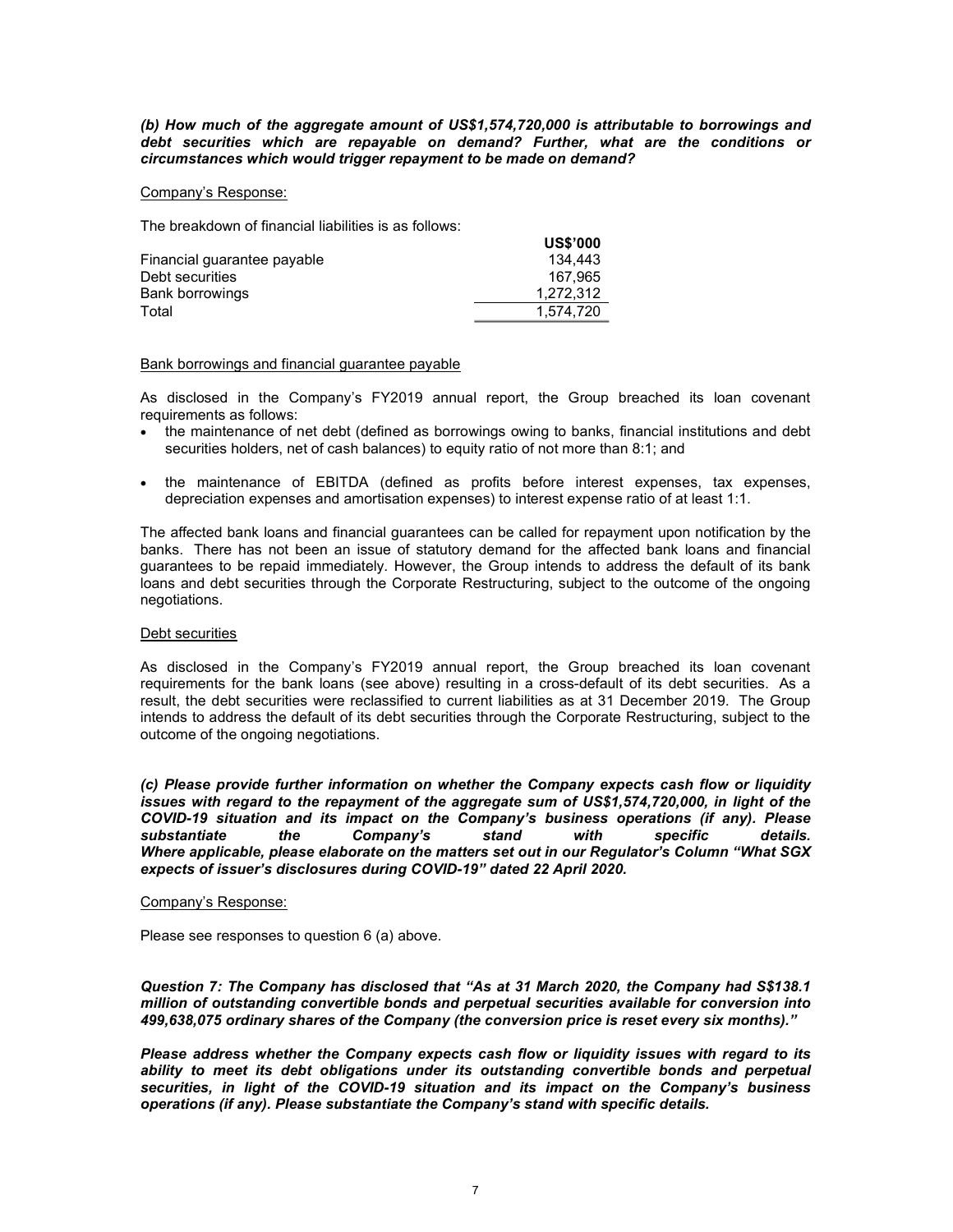Where applicable, please elaborate on the matters set out in our Regulator's Column "What SGX expects of issuer's disclosures during COVID-19" dated 22 April 2020.

Company's Response:

## Convertible bonds

On 8 June 2020, the Company announced that its auditors had included a disclaimer of opinion based on the use of going concern assumption on the consolidated financial statements of the Group and the Company's balance sheet and statement of changes in equity in their independent auditors' report.

The following is an extract of the 8 June 2020 announcement that is relevant for the convertible bonds:

# 3. EVENT OF DEFAULT UNDER THE REFINANCING BONDS

- 3.1. The Board also refers to (a) the trust deed dated 9 May 2012 as supplemented by the supplemental trust deed dated 6 April 2018 between the Company and DBS Trustee Limited in respect of the Series 008 S\$150,000,000 7.00 per cent. Subordinated Perpetual Securities (the "Series 008 Trust Deed") and (b) the refinancing bonds trust deed dated 13 April 2018 between the Company and DBS Trustee Limited in respect of the Refinancing Series A Non-Convertible Bonds, the Refinancing Series B Convertible Bonds and the Refinancing Series C Non-Convertible Bonds (collectively, the "Refinancing Bonds") (the "Refinancing Bonds Trust Deed"). Capitalised terms used in this announcement but not defined shall have the meanings ascribed to such terms in the Series 008 Trust Deed and the Refinancing Bonds Trust Deed, as the case may be.
- 3.2. The Disclaimer of Opinion for the Audited Financial Statements would be a breach of the Series 008 Trust Deed and the Refinancing Bonds Trust Deed. Such a breach is an Event of Default of each series of the Refinancing Bonds, but is not an Enforcement Event under the Series 008 Perpetual Securities.
- 3.3. In addition to the Disclaimer of Opinion, the Audited Financial Statements also discloses that there are breaches of financial covenants with respect to various loans. Such breaches of financial covenants (if not waived by the all of the relevant banks) also constitute an Event of Default of the Refinancing Bonds, but is not an Enforcement Event under the Series 008 Perpetual Securities.
- 3.4. The Company is currently evaluating all viable and available options in respect of the aforesaid Events of Default (including obtaining waivers), with a view to engage the holders of the Refinancing Bonds subsequent to obtaining more certainty and clarity from the discussions on the Restructuring Plan.

The Group intends to address the default of the debt securities through the Corporate Restructuring, subject to the outcome of the ongoing negotiations as mentioned in our responses to question 6 (a) above.

### Perpetual securities

As disclosed in the Company's FY2019 annual report, the perpetual securities have no fixed maturity date and shall constitute direct, unconditional, unsubordinated and unsecured obligations of the Company and shall at all times rank pari passu, without any preference among themselves, and with any parity obligations of the Company. The amended perpetual securities may be redeemed at the option of the Company on or after 20 November 2024.

The distribution rate of the perpetual securities are as follows:

- 7% per annum for the period before 20 November 2017;
- 0.25% per annum for period between 28 March 2018 to 19 November 2024;
- 1.25% for the period from 20 November 2024 to 20 November 2025; and
- an increase in 1% per annum thereafter on the 21 November of each succeeding year.

The distribution interest above may be deferred at the sole discretion of the Company.